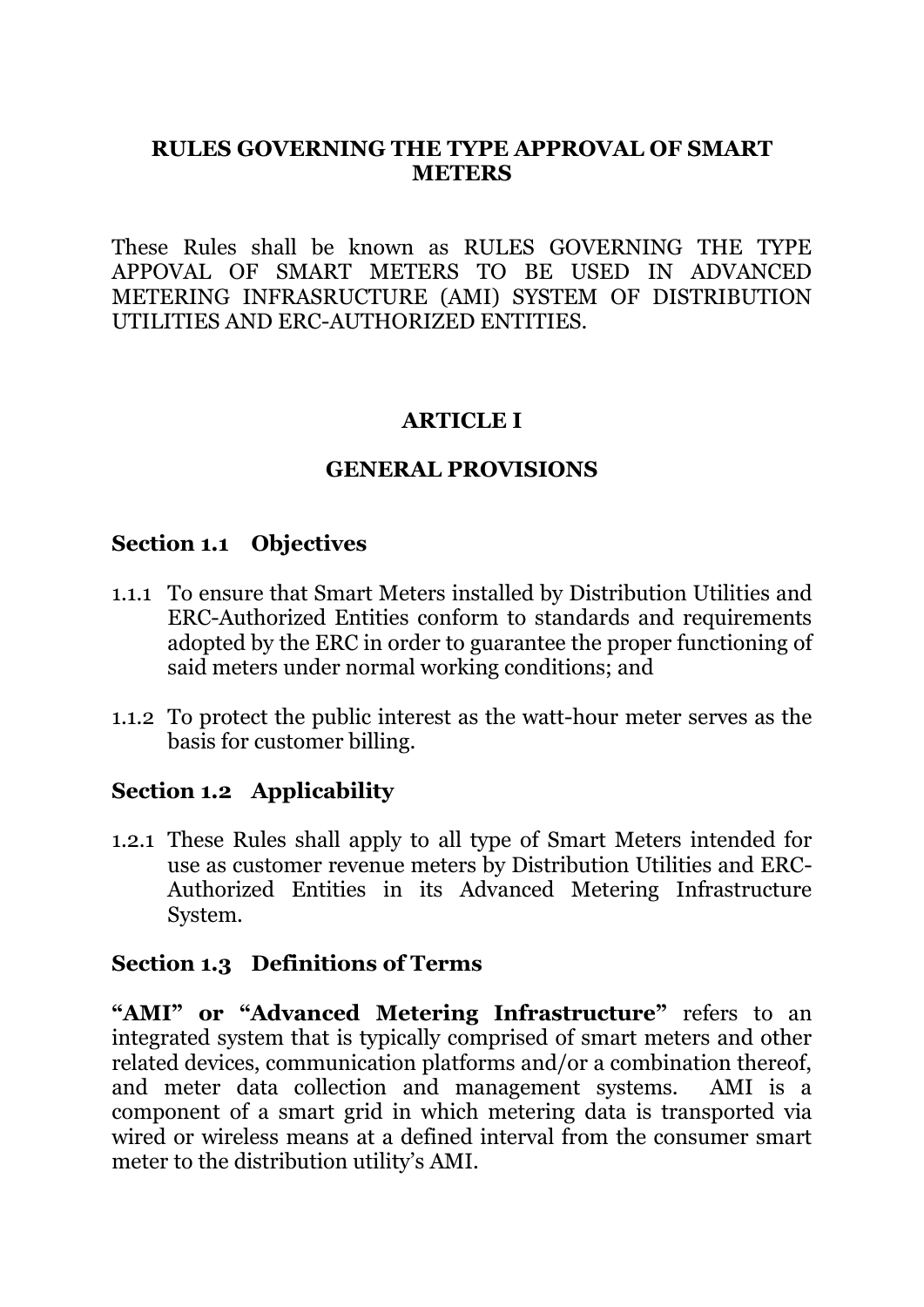**"ANSI" or "American National Standards Institute"** refers to a private non-profit organization that oversees the creation, promulgation, and use of voluntary consensus standards for products, services, processes, systems, and personnel in the United States.

\_\_\_\_\_\_\_\_\_\_\_\_\_\_\_\_\_\_\_\_\_\_\_\_\_\_\_\_\_\_\_\_\_\_\_\_\_\_\_\_\_\_\_\_\_\_\_\_\_\_\_\_\_\_\_\_\_\_\_\_\_\_\_\_\_\_\_\_\_\_\_\_\_\_\_\_\_\_\_\_\_\_

**"Communication Platform"** refers to a combination of network elements that enable two-way communication to and from the meter and the data center.

**"Customer"** refers to any person, natural or juridical, who is the registered customer of the DU or any person authorized by the registered customer to occupy the premises and enjoy electric service being supplied with electricity by the concerned DU or RES.

**"DU" or "Distribution Utility"** refers to any electric cooperative, private corporation, government–owned utility or existing local government unit which has exclusive franchise to operate a distribution system in accordance with its franchise and R.A. 9136.

"HAN" or "Home Area Network" refers to a voluntary program to provide customers with the ability to manage and control their connected loads through a system provided by the DU.

**"IEC" or "International Electrotechnical Commission"** refers to a worldwide organization for International Standards and Conformity Assessment for all electrical, electronic and related technologies also known collectively as electrotechnology.

**"ILAC" or "International Laboratory Accreditation Cooperation"** refers to an international cooperation of laboratory and inspection accreditation bodies formed to help remove technical barriers to trade.

**"Meter Type"** refers to the designation assigned to a meter by the manufacturer for the purpose of distinguishing its particular design and construction from other designs, models or patterns. Such type designation shall embrace only those ranges in ratings that are essentially similar in appearance.

An approved type of meter product whose construction has been changed, such that the accuracy and/or mechanical operation of the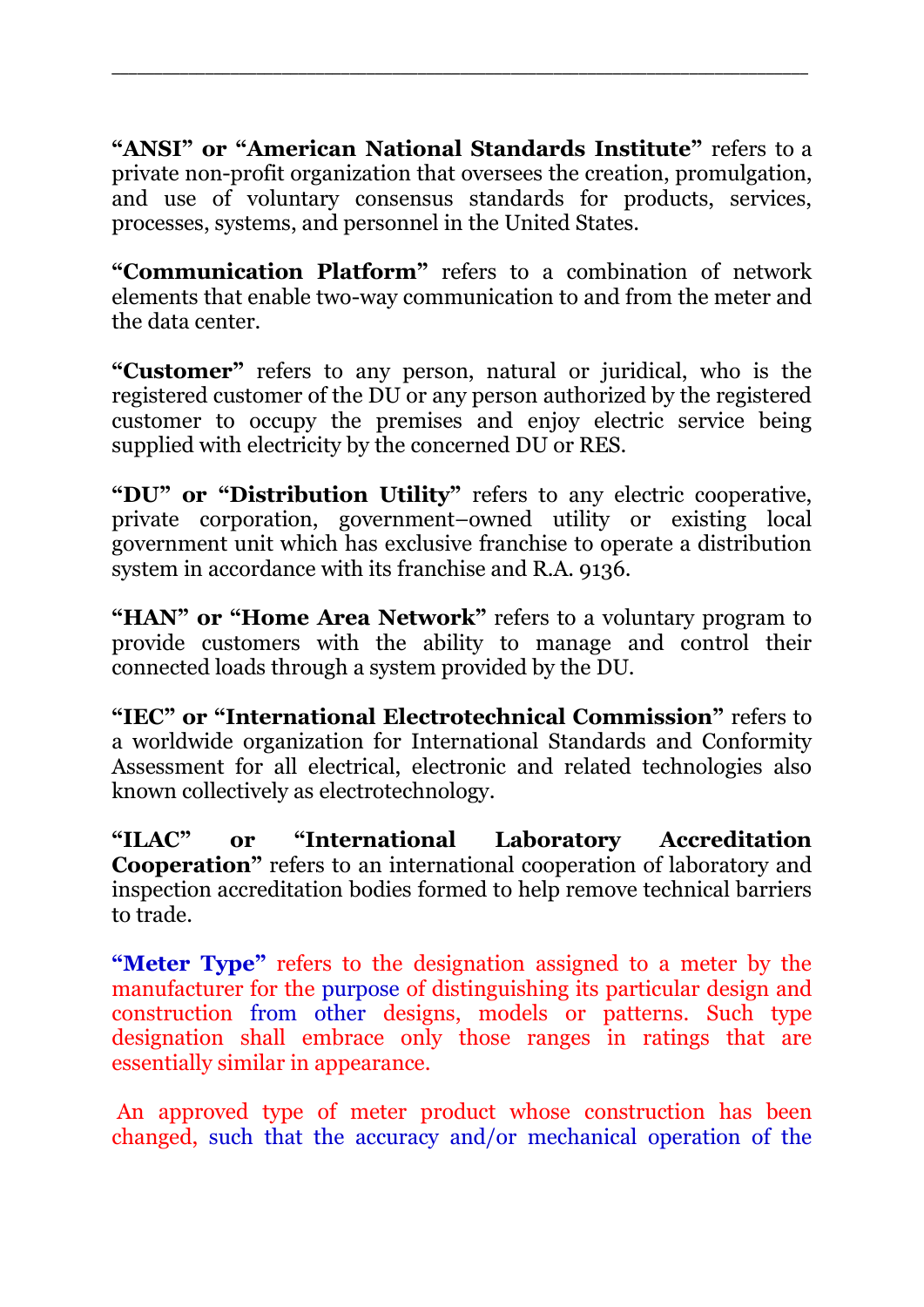meter has been affected, shall be considered a new meter type and shall be subjected to a new type approval.

\_\_\_\_\_\_\_\_\_\_\_\_\_\_\_\_\_\_\_\_\_\_\_\_\_\_\_\_\_\_\_\_\_\_\_\_\_\_\_\_\_\_\_\_\_\_\_\_\_\_\_\_\_\_\_\_\_\_\_\_\_\_\_\_\_\_\_\_\_\_\_\_\_\_\_\_\_\_\_\_\_\_

An approved meter type with improvements introduced, such as activation of certain features or additional reading parameters that were already present at the time of its type approval shall also be subjected to a new type approval.

**"PAO" or "Philippine Accreditation Office"** refers to the agency under the Department of Trade and Industry which operates a laboratory accreditation wherein laboratories are accredited for their testing and calibration competence.

**"Prescribed Standards"** refers to the minimum values of test levels recommended by IEC 62052 and IEC 62053 or ANSI C12 in relation to type approval that guarantees the proper functioning of a meter product.

**"Re-validation"** refers to the process of determining whether or not a meter product that was already issued a Certificate of Approval (CA) is still in compliance with the Prescribed Standards in relation to type approval and with the specifications as contained in the Applicant's submitted Specimen. Re-validation shall entail the conduct of evaluation tests on the new sample of the approved product to determine conformance with the Prescribed Standards.

**"Smart Meter"** or **"Advance Meter"** refers to an advanced technology electric meter capable of two-way communication that can measure, record, and transmit time-varying energy usage data and its components, derivatives, and events/logs. It includes a communications module for remote access function (e.g., remote disconnection, remote reconnection) and may also serve as a gateway between the utility, customer site, and customer's Home Area Networking devices and/or load controllers.

**"Specimen"** refers to a sample of a meter product being applied for type approval which shall be sealed by the ERC after issuance of the CA, shall be kept by the Applicant as a proof of certification, and shall be made available during the Re-validation.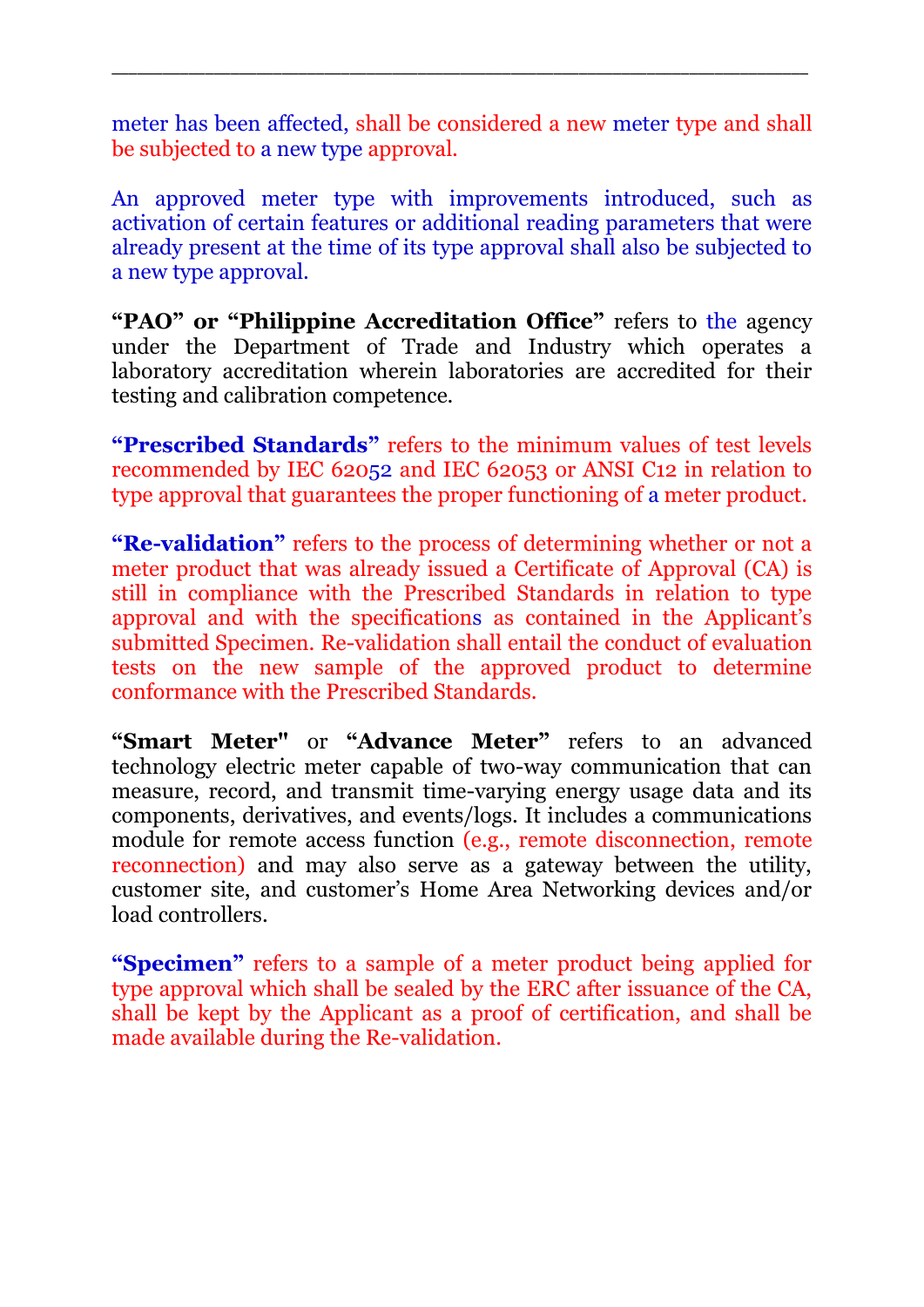### **ARTICLE II**

\_\_\_\_\_\_\_\_\_\_\_\_\_\_\_\_\_\_\_\_\_\_\_\_\_\_\_\_\_\_\_\_\_\_\_\_\_\_\_\_\_\_\_\_\_\_\_\_\_\_\_\_\_\_\_\_\_\_\_\_\_\_\_\_\_\_\_\_\_\_\_\_\_\_\_\_\_\_\_\_\_\_

### **APPROVAL REQUIREMENTS FOR SMART METERS**

## **Section 2.1 Meter Type Approval Application**

2.1.1 A manufacturer or its authorized dealer, before it can offer to a DU or an ERC-authorized entity a new type of meter to be used as customer revenue meter, shall file an application in writing with the ERC for the approval of said new type of meter.

The notarized application form shall include the following:

- 2.1.1.1 Name and address of applicant;
- 2.1.1.2 Samples of the type of meter for approval that are likewise being referred to in Section 2.1.2 hereof;
- 2.1.1.3 Name and address of the meter manufacturer or its authorized dealer;
- 2.1.1.4 Meter brand, type, voltage, ampere, and frequency rating, wiring form, mounting arrangement, and a brief description of the general and physical characteristics of the meter;
- 2.1.1.5 Proof of Meter Type Approval granted by the regulatory body of the country where the product was imported from, if available;
- 2.1.1.6 Meter Type Approval Certificate obtained from a testing laboratory affiliated with the Philippine Accreditation Office (PAO) or a Regional Cooperation Body which is a signatory to the ILAC arrangement, dated and signed by the laboratory head or his authorized representative, or any officer authorized by the said laboratory to sign certifications issued by it, certifying that the meter under consideration complies with all standards of IEC 62052, IEC 62053, or ANSI C12;

The certification shall include the following: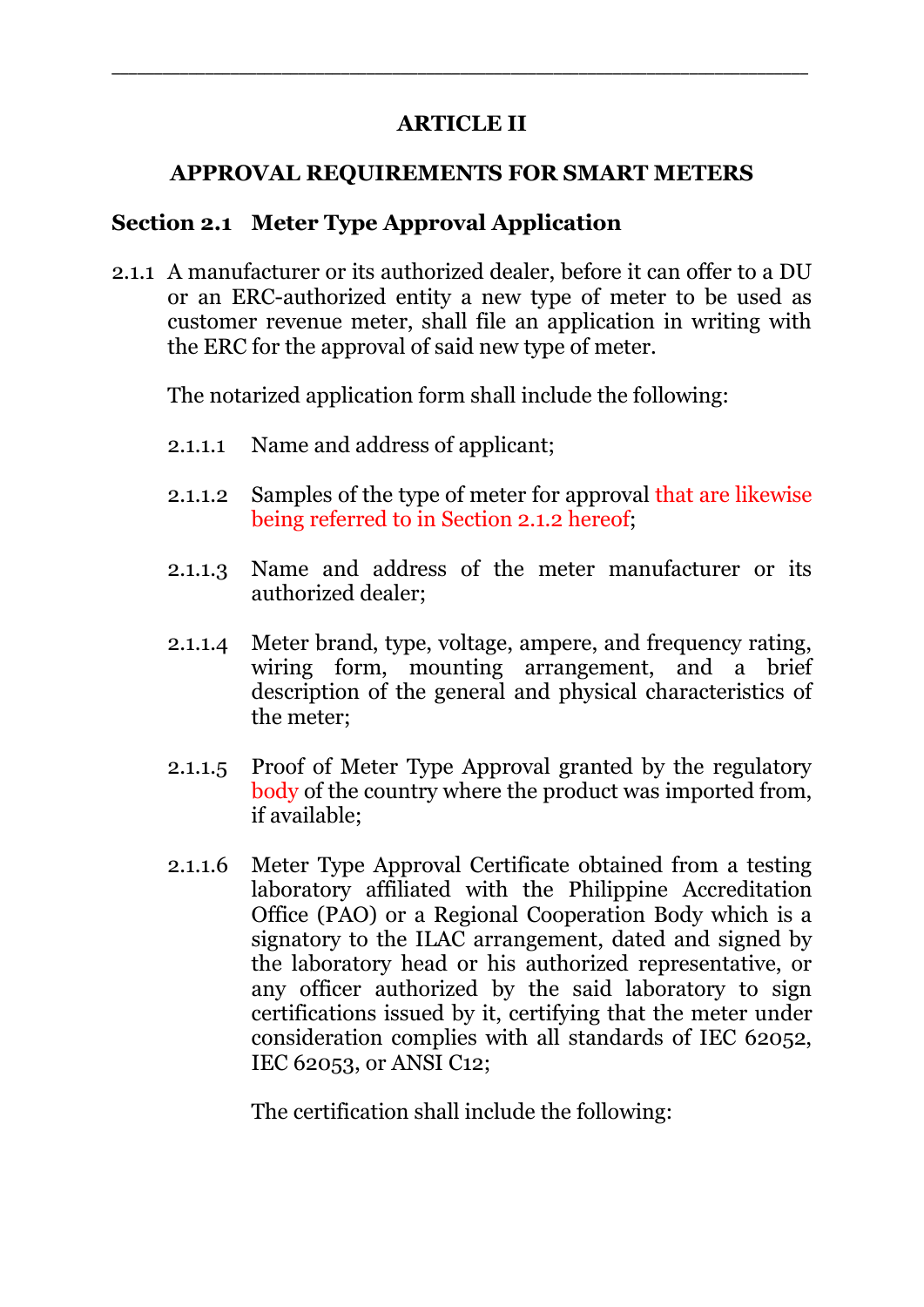a. Statement that the test equipment employed in these tests conforms to the applicable requirements of IEC or ANSI standards;

\_\_\_\_\_\_\_\_\_\_\_\_\_\_\_\_\_\_\_\_\_\_\_\_\_\_\_\_\_\_\_\_\_\_\_\_\_\_\_\_\_\_\_\_\_\_\_\_\_\_\_\_\_\_\_\_\_\_\_\_\_\_\_\_\_\_\_\_\_\_\_\_\_\_\_\_\_\_\_\_\_\_

- b. For ANSI meters, Certificate of calibration of reference standard traceable to the National Standards and Technology (NIST) or its equivalent;
- c. For IEC meters, Accreditation Certificate of the certifying laboratory issued by the Regional Accreditation Body duly certified by the Philippine Consulate of the country where the Accreditation Certificate was issued from; and
- d. Test Report documenting the complete performance testing of all the required tests, test results and appropriate charts, graphs and data recording during testing.
- 2.1.1.7 Written descriptions of the type and features of communication platforms to be used;
- 2.1.1.8 Certification issued by National Telecommunication Commission (NTC) that the Smart Meter can operate at NTC-authorized open and unprotected radio frequency specifically 915MHz to 918 MHz, as may be applicable; and
- 2.1.1.9 Meter Type approval application processing fee of *Ten Thousand Pesos (PhP10,000.00),* which is nonrefundable.
- 2.1.2 Prior to application for type approval, three (3) sample meters shall be evaluated inside the ERC Laboratory. The said sample meters should pass the tests listed in the table below. An evaluation fee amounting to *PhP10,000.00* shall be paid by the applicant. The same sample meters shall be submitted to the ERC upon application for Type Approval;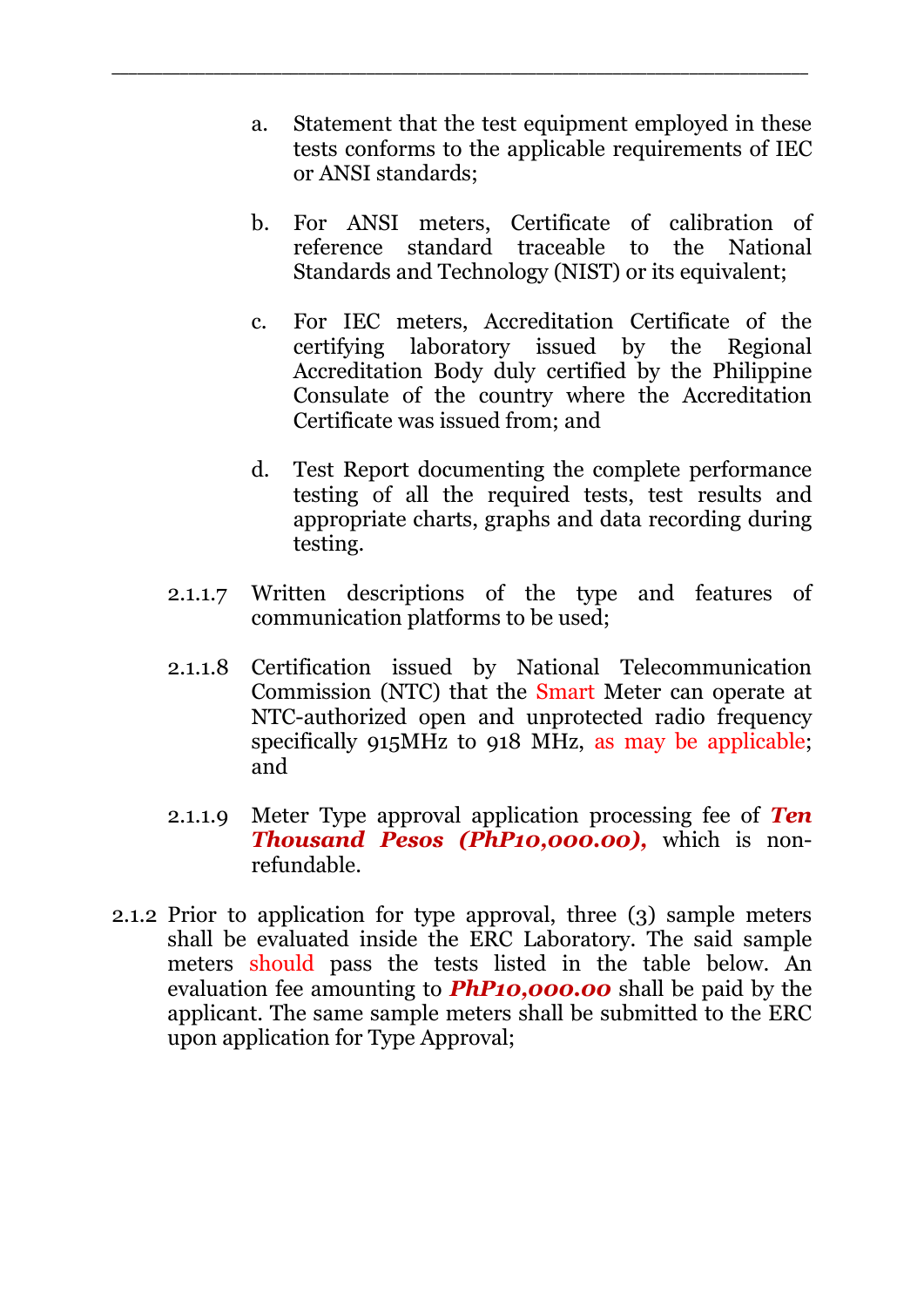| No.     | <b>Test Description</b>                    |
|---------|--------------------------------------------|
| 2.1.2.1 | No Load                                    |
| 2.1.2.2 | <b>Starting Load</b>                       |
| 2.1.2.3 | <b>Load Performance</b>                    |
| 2.1.2.4 | <b>Effect of Variation of Power Factor</b> |
| 2.1.2.5 | <b>Effect of Variation of Voltage</b>      |
| 2.1.2.6 | <b>Effect of Variation of Frequency</b>    |
| 2.1.2.7 | <b>Effect of Current Circuits</b>          |
| 2.1.2.8 | <b>Stability of Performance</b>            |

\_\_\_\_\_\_\_\_\_\_\_\_\_\_\_\_\_\_\_\_\_\_\_\_\_\_\_\_\_\_\_\_\_\_\_\_\_\_\_\_\_\_\_\_\_\_\_\_\_\_\_\_\_\_\_\_\_\_\_\_\_\_\_\_\_\_\_\_\_\_\_\_\_\_\_\_\_\_\_\_\_\_

- 2.1.3 The applicant shall be required to demonstrate to the Commission, the following:
	- 2.1.3.1 The two-way communication capabilities of the smart meter subject of the type approval;
	- 2.1.3.2 The capability of the disconnecting device of the subject smart meter to perform remote connection, remote disconnection and remote reconnection; and
	- 2.1.3.3 The ability of the meter to interface with a Home Area Network (HAN) when the DU or RES opted to provide such program.

### **Section 2.2 Conditions for the Issuance of a Certificate of Approval (CA) and Revalidation of Approved Types of Smart Meters**

- 2.2.1 The approved meter type shall be subject to re-validation every five (5) years to determine if it continues to conform to the prescribed standards in relation to type approval.
- 2.2.2 Submission of a meter type for re-validation should be made at least sixty (60) days prior to the end of the five year period from the ERC's issuance of the CA.
- 2.2.3 The specifications of the approved meter type, based on the specimen kept by the Applicant, and specified in the CA issued by the ERC should remain the same. An approved type of meter product whose construction has been changed, such that the accuracy and/or mechanical operation of the meter has been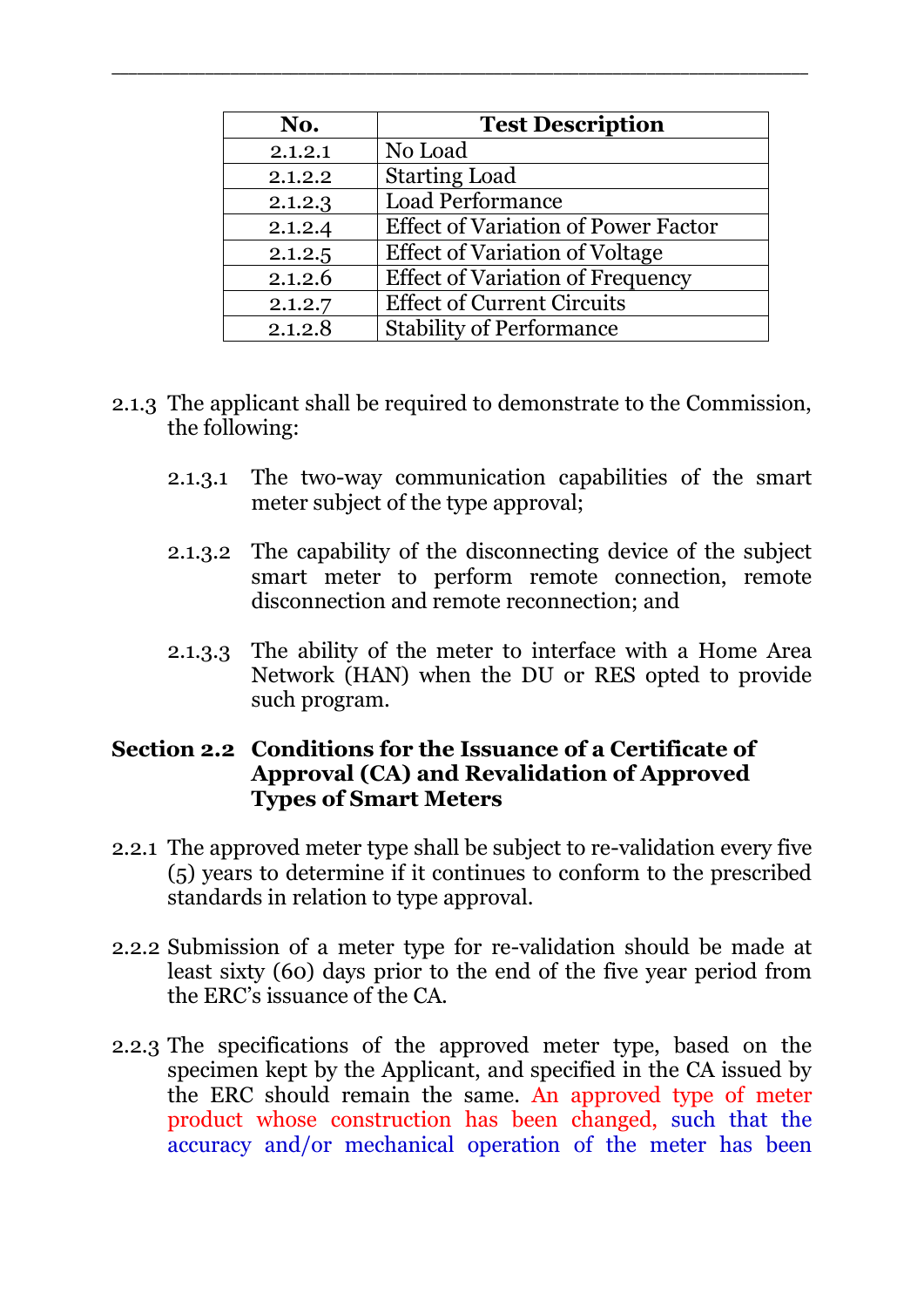affected, shall be considered a new meter type and shall be subjected to a new type approval.

\_\_\_\_\_\_\_\_\_\_\_\_\_\_\_\_\_\_\_\_\_\_\_\_\_\_\_\_\_\_\_\_\_\_\_\_\_\_\_\_\_\_\_\_\_\_\_\_\_\_\_\_\_\_\_\_\_\_\_\_\_\_\_\_\_\_\_\_\_\_\_\_\_\_\_\_\_\_\_\_\_\_

An approved meter type with improvements introduced, such as activation of certain features or additional reading parameters that were already present but not disclosed in the application at the time of its type approval shall also be subjected to a new type approval.

2.2.4 The Applicant shall be required to properly secure the ERC sealed Specimen of the Approved type of meter. This sealed specimen shall be made available to the ERC during the Applicant's submission for re-validation, together with a newly produced meter of the same type.

## **Section 2.3 Undertaking**

Upon the approval of the application but prior to the issuance of the Certificate of Authority, the applicant shall execute an Undertaking expressing that he shall maintain in his custody the Specimen Meter, duly sealed by the ERC, intended for presentation at the time of revalidation. He shall undertake that the ERC-sealed specimen meter shall not, in any way, be altered or tampered with by the applicant and/or its representatives. Any alteration or tampering shall tantamount to the rejection of the meter type re-validation application. This may also be ground for the imposition of fines and penalties upon the said applicant.

### **ARTICLE III**

### **FINAL PROVISIONS**

### **Section 3.1 Assistance from Other Government Agencies**

To achieve the objectives of these Rules, the ERC may coordinate with other government agencies, including but not limited to National Telecommunication Commission, Department of Trade and Industry and Bureau of Customs, for additional assistance.

### **Section 3.2 Imposition of Fines and Penalties**

Violation of any of these Rules shall be subject to the imposition of fines and penalties in accordance to the "Rules to Govern the Imposition of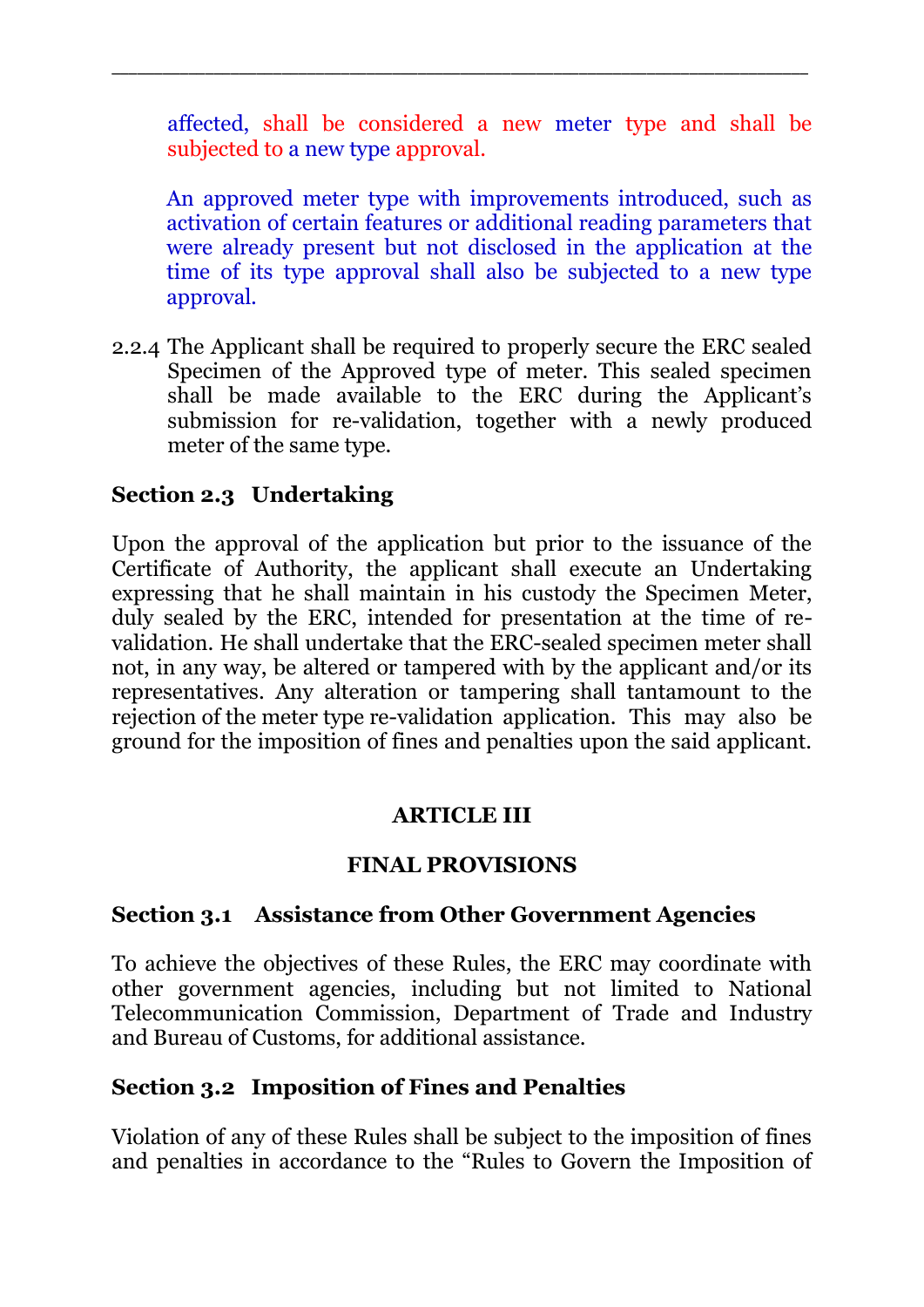Administrative Sanctions in the Form of Fines and Penalties Pursuant to Section 46 of Republic Act No. 9136, As Amended."

\_\_\_\_\_\_\_\_\_\_\_\_\_\_\_\_\_\_\_\_\_\_\_\_\_\_\_\_\_\_\_\_\_\_\_\_\_\_\_\_\_\_\_\_\_\_\_\_\_\_\_\_\_\_\_\_\_\_\_\_\_\_\_\_\_\_\_\_\_\_\_\_\_\_\_\_\_\_\_\_\_\_

# **Section 3.3 Cancellation or Revocation of CA**

A certificate of Approval may be cancelled or revoked on any of the following ground:

- 3.3.1 The approved type of meter product's construction has been changed, such that the accuracy and/or mechanical operation of the meter has been affected;
- 3.3.2 The Applicant of a type approved meter has violated a condition in the CA; or
- 3.3.3 The Applicant failed to submit the specimen of the approved meter type upon its re-validation.

# **Section 3.4 Exception Clause**

Where good reason appears, the ERC may allow an exception from any provision of these Rules, if such exception is found to be in the public interest and is not contrary to law or any other pertinent rules and regulations.

## **Section 3.5 Separability Clause**

If any of the foregoing part or section of these Rules is declared unconstitutional or invalid, the other provisions which are not affected thereby shall remain in force and effect, unless such declaration would render the whole rules unenforceable or non-implementable.

## **Section 3.6 Repealing Clause**

All Rules and Guidelines, or portion thereof, issued by the ERC, which are inconsistent with these Rules are hereby repealed or modified accordingly.

# **Section 3.7 Effectivity**

These Rules shall take effect fifteen (15) days after its publication in a newspaper of generation circulation in the country.